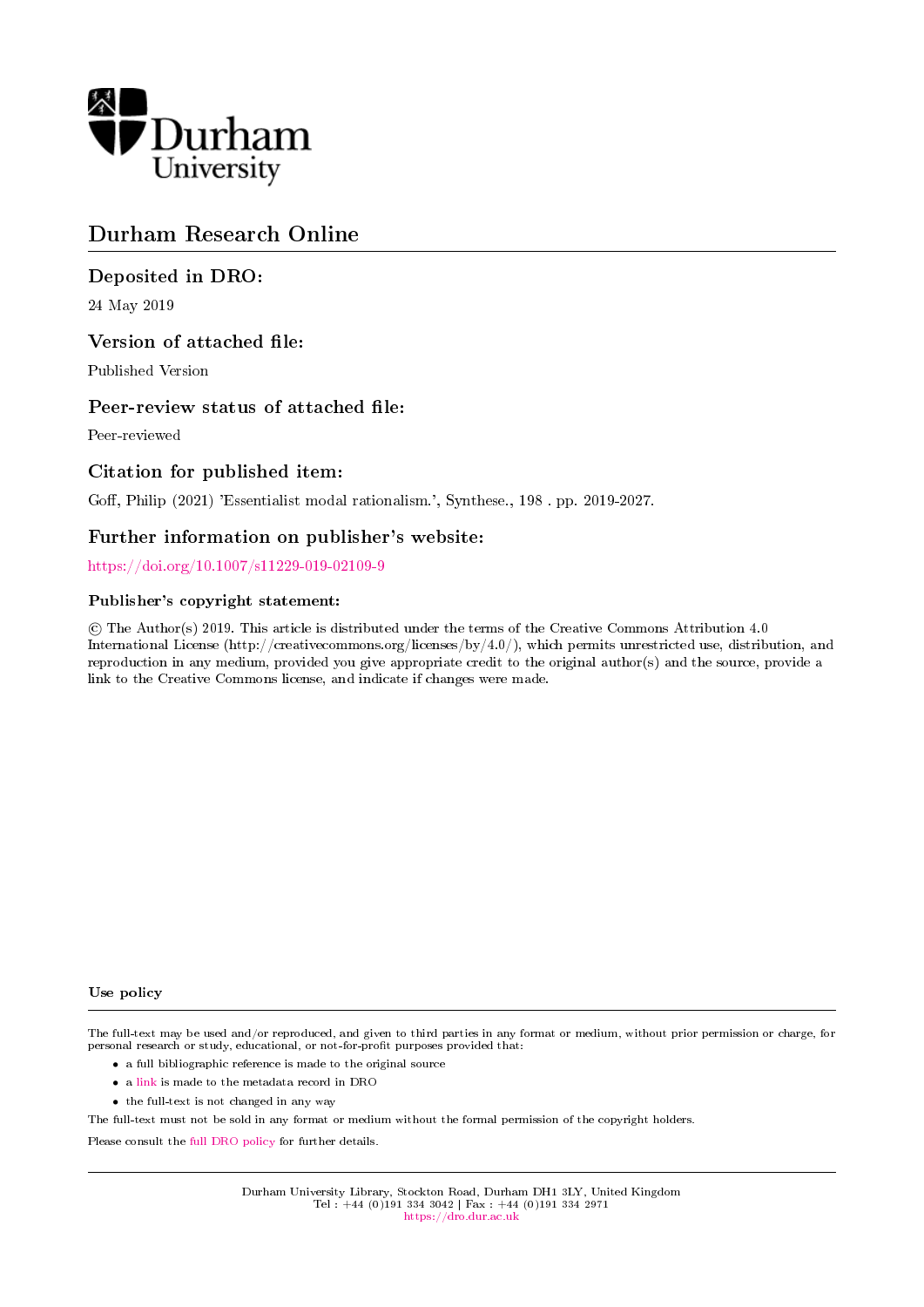#### **S.I. : NEW DIRECTIONS IN THE EPISTEMOLOGY OF MODALITY**



### **Essentialist modal rationalism**

#### **Philip Gof<sup>1</sup>**

Received: 19 December 2017 / Accepted: 23 January 2019 © The Author(s) 2019

#### **Abstract**

It used to be thought that rational coherence and metaphysical possibility went hand in hand. Kripke and Putnam put a spanner in the works by proposing examples of propositions which seem to violate this principle. I will propose a nuanced form of modal rationalism consistent with the Kripke/Putnam cases. The rough idea is that rational coherence entails possibility when you grasp the essential nature of what you're conceiving of.

**Keywords** Conceivability · Possibility · Modal rationalism · Physicalism · Consciousness · Zombies · Hard problem · Two-dimensional semantics

In my recent book *Consciousness and Fundamental Reality*, I proposed a principle linking rational coherence and metaphysical possibility, as part of an argument against physicalism. Although it was not the focus of concern in this book, I had hoped that that principle might undergird a generalised account of our knowledge of modality. I have subsequently realised, however, that that principle has limited application, in a way that conficts with these broader ambitions. In this paper I will outline these limitations and propose ways of overcoming them. The result, I hope, is the bare bones of an account of how our knowledge of metaphysical modality is grounded in our capacity to discern whether or not a proposition is rationally coherent.

In Sect. [1,](#page-2-0) I will give a brief overview of the view I defended in *Consciousness and Fundamental Reality*. In Sect. [2](#page-3-0) I will explain its limitations and propose a way of resolving them.

 $\boxtimes$  Philip Goff philip.a.gof@durham.ac.uk

<sup>1</sup> University of Durham, Durham, UK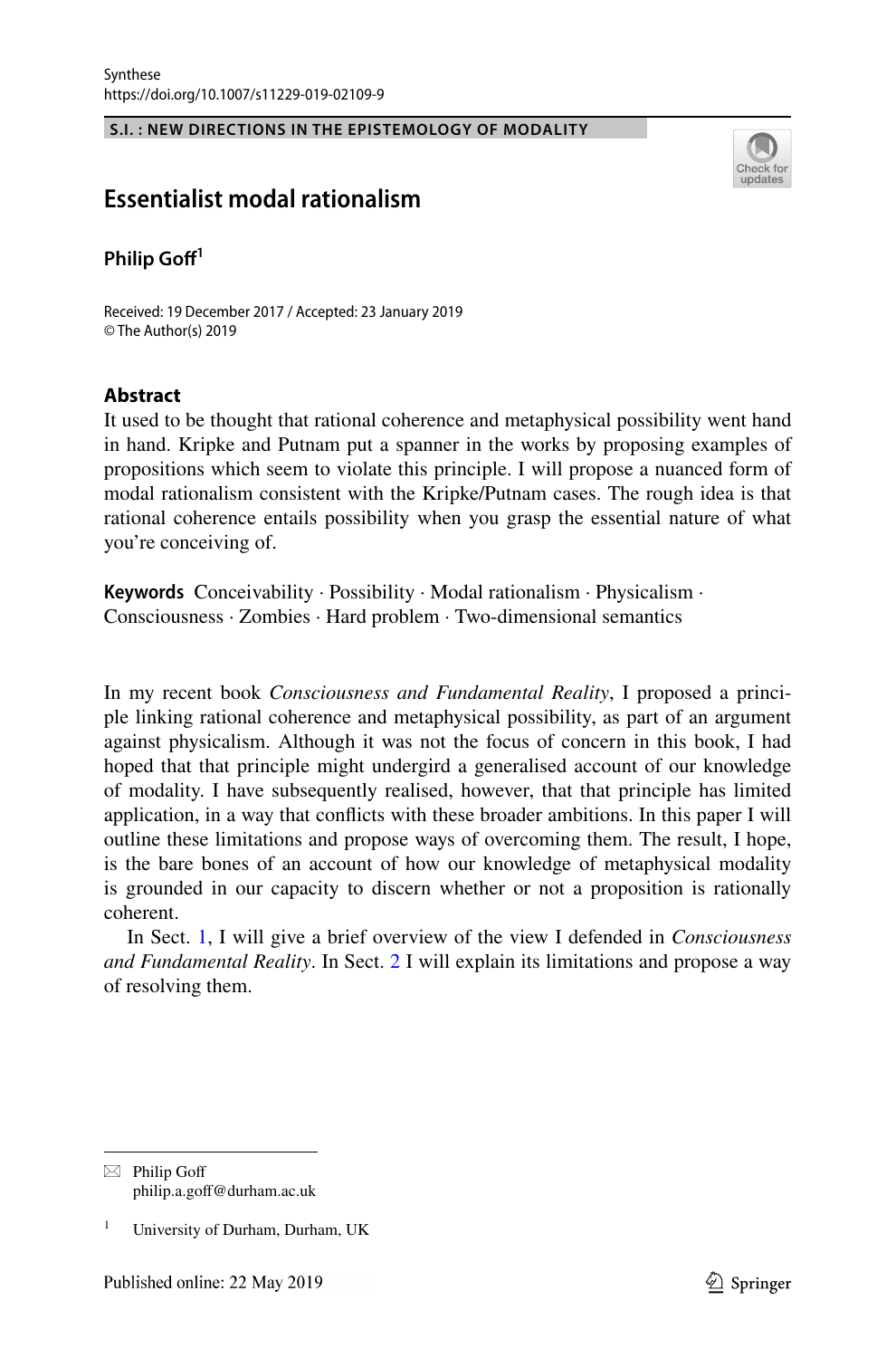### <span id="page-2-0"></span>**1 Introduction**

It used to be thought that rational coherence and metaphysical possibility went hand in hand, something we can capture with the following principle:

*Simple Modal Rationalism*—For any proposition P, P is rationally coherent (where a proposition is rationally coherent just in case it can't be ruled out a priori) if there is a metaphysically possible world at which P is true.

Kripke ([1980\)](#page-9-0) and Putnam ([1973\)](#page-9-1) put a spanner in the works by proposing examples of propositions which seem to violate this principle, such as  $\langle$ water is XYZ $>$ .<sup>[1](#page-2-1)</sup> We cannot know a priori that water is not XYZ, and yet there is no genuine possibility corresponding to this state of afairs. In *Consciousness and Fundamental Reality*, I proposed a nuanced form of modal rationalism consistent with the Kripke–Putnam counterexamples to Simple Modal Rationalism. The rough idea is that rational coherence entails possibility when you grasp the essential nature of what you're conceiving of. We can call this general approach 'Essentialist Modal Rationalism'.

Water is essentially  $H_2O$  and it is thus not possible for it to be XYZ. Why then is it coherent to suppose that water is XYZ? The reason is that the concept <water> does not reveal the essential nature of water. When conceiving of water as 'water' we don't conceive of it in terms of its essential nature (being composed of  $H_2O$ molecules) and thus it is coherent to suppose that it has some other essential nature (being composed of XYZ molecules). According to the modal rationalism I want to defend, coherence and possibility go together when the concepts being employed yield complete understanding of what is being conceived of (from hereon, by 'possibility' I mean metaphysical possibility).

In *Consciousness and Fundamental Reality*, I expressed this in terms of the distinction between *transparent* and *opaque* concepts, defned as follows:

- *Transparent Concept (1st attempt)*—A concept C referring to entity E is transparent just in case C reveals the nature of E (i.e., what it is for E to be part of reality is a priori accessible for someone possessing C, in virtue of possessing C), for example,  $\langle$ sphericity $\rangle$  and  $\langle$ party $\rangle$ .
- *Opaque Concepts*—A concept C referring to entity E is opaque just in case C reveals little or nothing about the nature of E, for example,  $\langle$  water $\rangle$  and  $\langle$  gold $\rangle$  $(Goff 2017: 74)$  $(Goff 2017: 74)$  $(Goff 2017: 74)$ .

For sphericity to be part of reality (by being instantiated<sup>2</sup>) is for there to be something with all points on its surface equidistant from its centre; for someone possessing the concept of sphericity, this can be known a priori. For water to be part of

<span id="page-2-1"></span><sup>&</sup>lt;sup>1</sup> Kripke ([1980\)](#page-9-0), Putnam ([1973\)](#page-9-1).

<span id="page-2-2"></span> $2<sup>2</sup>$  The form of reality will depend on the kind of entity. For an individual to be part of reality is for it to exist; for a property to be part of reality is for it to be instantiated (Platonists might want to distinguish a property's existing from its having concrete reality); for an event to be part of reality is for it to take place.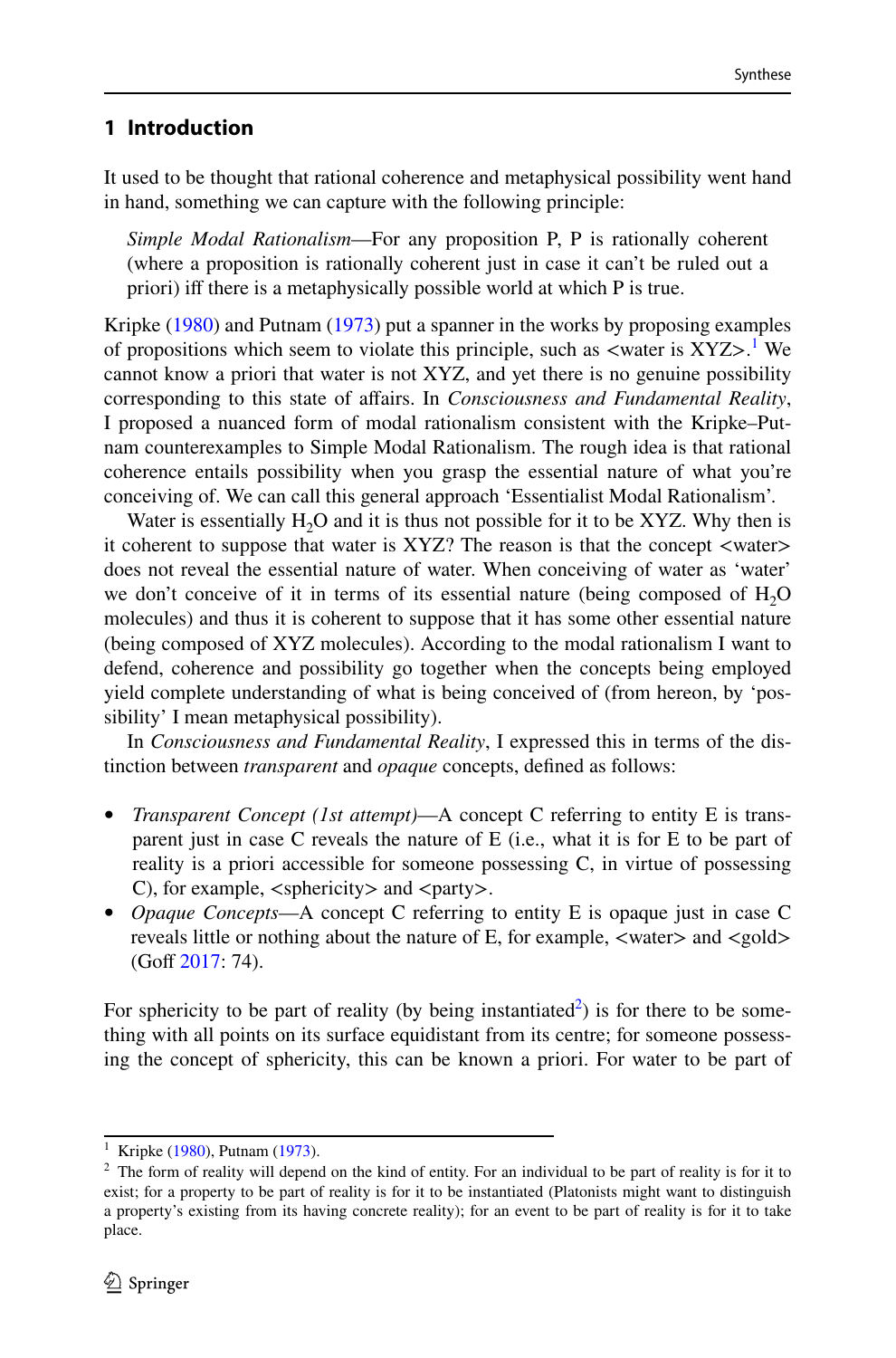reality is for there to be something composed of  $H_2O$  molecules; in contrast to the case of <sphericity>, this cannot be known a priori in virtue of possessing <water>.

We are now in a position to give a frst attempt at defning a special notion of coherence:

*Transparent Coherence (1st attempt)*—For any proposition P, P is transparently coherent just in case:

- (i) P contains only transparent concepts, and
- (ii) P is rationally coherent, i.e. the truth of P cannot be ruled out a priori.

Building on this, I defended the following principle linking coherence to possibility:

*Transparency Coherence Principle (1st attempt)*—For any proposition P, if P is transparently coherent, then P is possibly true.

And on the basis of this principle, I built a case against physicalism, roughly:

The transparency argument against physicalism

- 1. *Transparency Coherence Principle*—For any proposition P, if P is transparently coherent, then there is a metaphysically possible world at which P is true.
- 2. The proposition <there are zombies> is transparently coherent.
- 3. If there is a metaphysically possible world at which <there are zombies> is true, then physicalism is false.
- 4. Therefore, physicalism is false.

The defence of premise 2 involved arguing that the concepts involved in <there are zombies>, namely physical and experiential concepts, are transparent.

### <span id="page-3-0"></span>**2 Essentialist Modal Rationalism**

#### **2.1 Accommodating brute one ofs**

The Transparency Coherence Principle outlined above is a one-way conditional, and as such it does not rule out that there are propositions that are possibly true but not transparently coherent (in the sense defned above). If there are such propositions, and we know that they are possibly true, then we cannot account for our knowledge of their possible truth in terms of our knowledge of their transparent coherence (because *ex hypothesi* they aren't transparently coherent, at least not in the above sense). And hence, if we want a general account of our modal knowledge in terms of our knowledge of transparent coherence, then we need the Transparency Coherence Principle in a biconditional form: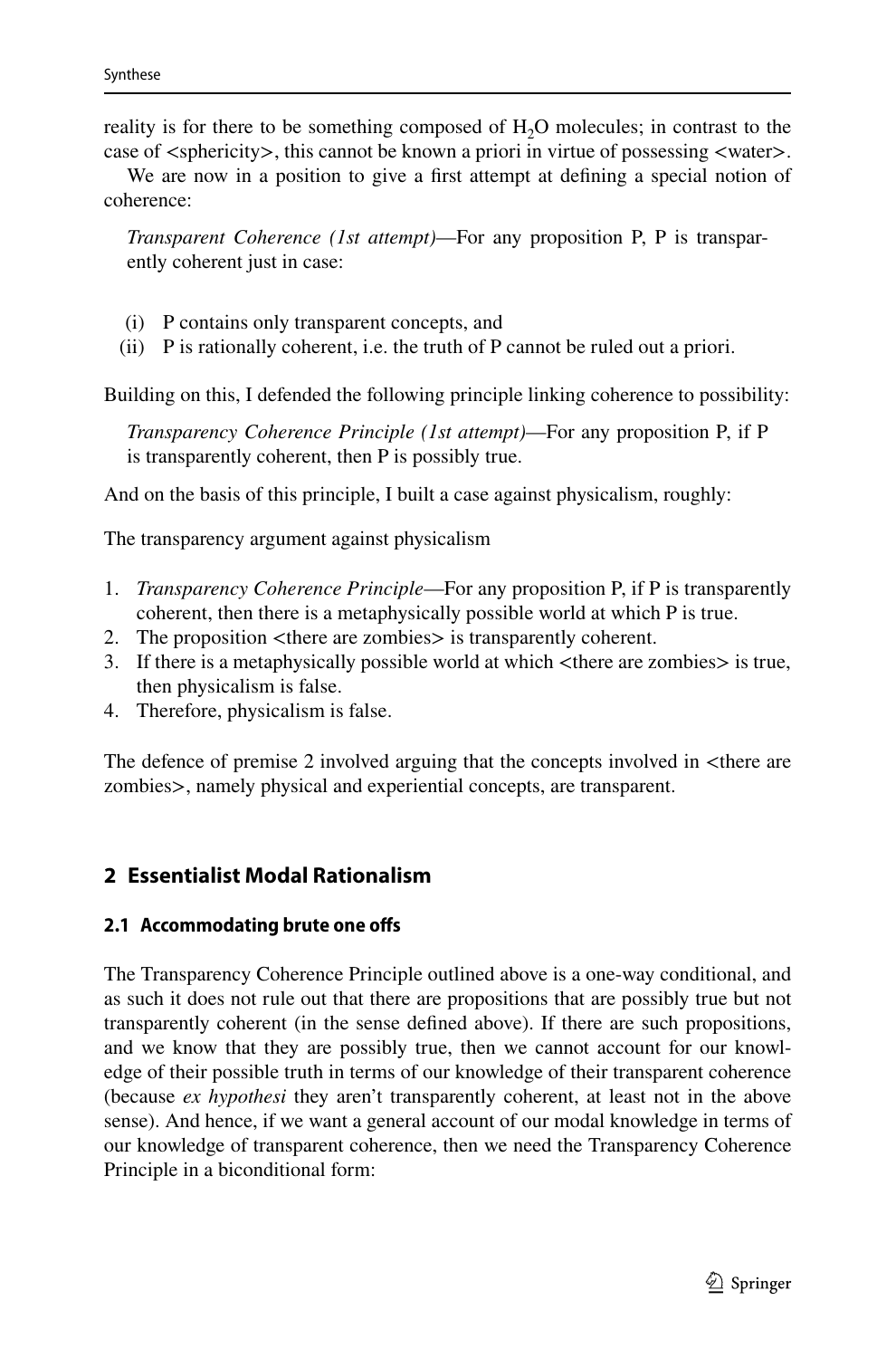*Biconditional Transparency Coherence Principle*—For any proposition P, P is transparently coherent iff P is possibly true.<sup>[3](#page-4-0)</sup>

Unfortunately, so long as we are understanding rational coherence as defned in Sect. [1,](#page-2-0) there are counterexamples to the above principle. To explain why, we need to introduce some more terminology. Let us say that an entity has a 'defning nature' just in case it is possible to understand what it is for that specifc entity to be part of reality. Kinds (e.g. water) and properties (e.g. sphericity) seem to have defning natures; we can grasp what it is for these things to be instantiated. But it is not clear that particular individuals, such as a particular electron E, have defning natures. E falls under a kind—the kind electron—and that kind has a defning nature. But there is nothing to be grasped about what it is for *E*, as opposed to some other electron, to exist. In this sense, particular individuals are 'brute one ofs.' (Or at least that is how it seems. Perhaps particular individuals do have defning natures but grasping them is beyond our ken. Perhaps God knows each thing in terms of its defning nature).

For any entity that lacks a defning nature, the notion of a transparent concept of that entity gets no purchase. If there is nothing to grasp about what its reality consists in, then there can't be a concept that reveals what its reality consists in. This leads to difculties for the Biconditional Transparency Coherence Principle. Let us assume that a human individual lacks a defining nature.<sup>[4](#page-4-1)</sup> Now consider the proposition <Lewis Carroll exists but Karl Marx does not>. This proposition is both coherent and possibly true. But it is not *transparently* coherent, as it contains opaque concepts. Nor is it possible to replace the non-transparent concepts involved with co-referring transparent concepts, given that these concepts denote entities that lack defning natures. Thus, we have a genuine possibility—the possibility of Lewis Carroll existing without Karl Marx—which does not correspond to a transparently coherent proposition.

In *Consciousness and Fundamental Reality*, I tried to circumnavigate this problem simply by focusing on those propositions which *are* rationally coherent in the above sense, and defning the link between coherence and possibility in terms of those propositions. The problem with this strategy, as stated above, is that it prevents us giving a general account of modal knowledge in terms of knowledge of transparent coherence.

I now think there is a fairly straightforward way of extending the formal defnition of transparent coherence to avoid this difficulty. The informal idea of transparent coherence is that it's what a proposition has when it *reveals to the thinker the full* 

<span id="page-4-0"></span><sup>3</sup> If we specifcally want to account for our modal *knowledge*, then strictly speaking all we need is the following principle: For any proposition P, P is transparently coherent iff P is known to be possibly true. However, I can't see that this further qualification will make much difference to the discussion.

<span id="page-4-1"></span><sup>&</sup>lt;sup>4</sup> In fact, it is somewhat plausible that a human person has a defining nature in terms of the sperm and egg from which it was formed. In this case, that sperm and that egg will either be brute one ofs or will also have defning natures in terms of their origins and their DNA. The entities that defne those origins will either be brute one offs or have defining natures given in terms of their origins. It seems plausible to me that as we trace this back at some point we'll get back to brute one ofs. In any case, we could simply change the example to avoid this worry (if there are no examples of brute one offs, then we can't change the example, but in that case the problem goes away).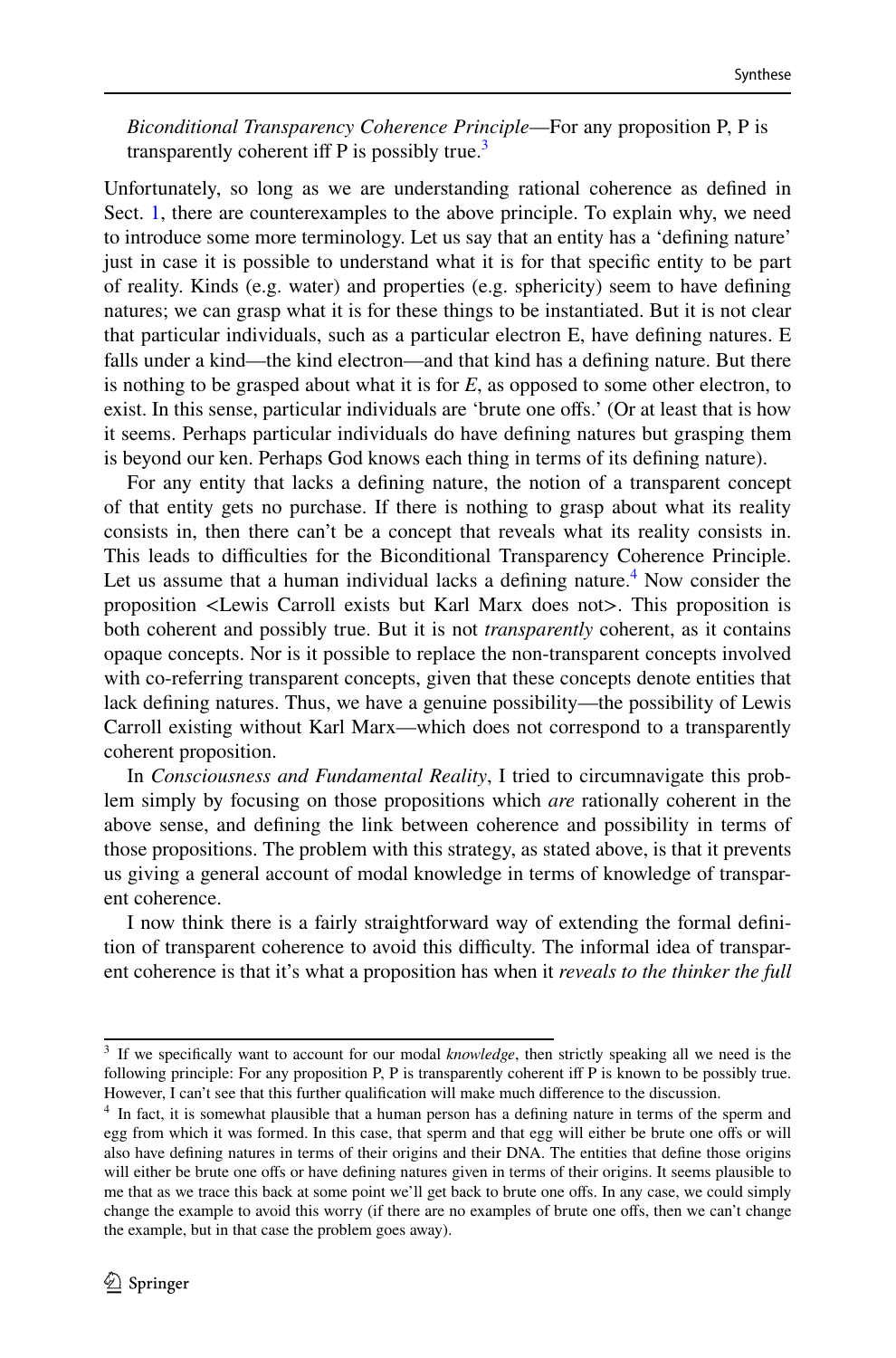*reality of what she is conceiving of* (when employing the proposition). Now if you don't know whether or not 'Lewis Carroll' and 'Karl Marx' co-refer, then that's a sense in which you don't fully grasp the state of affairs you're conceiving of when you entertain the proposition <Lewis Carroll exists but Karl Marx does not>. For all you know, you might be conceiving of one person existing without himself, but equally you might be conceiving of one person existing without some other person. In so far as this proposition does not reveal to the thinker that Lewis Carroll is distinct from Karl Marx, it fails fully to reveal to the thinker what state of afairs she's conceiving of.

The obvious way to fll in this knowledge gap is to conjoin the proposition with the true information about whether or not Lewis Carroll and Karl Marx are identical. Doing this would remove the ignorance discussed in the previous paragraph whilst leaving us with a coherent proposition:

≪Lewis Carroll exists without Karl Marx> & <Lewis Carroll is not identical with Karl Marx<sup>>></sup>

Of course, if it had turned out (epistemically) that Lewis Carroll *was* identical with Karl Marx, then adding that information would have produced an incoherent proposition:

≪Lewis Carroll exists without Karl Marx> & <Lewis Carroll is identical with Karl Marx  $\gg$ <sup>[5](#page-5-0)</sup>

Whether or not instances of the above form of proposition are possibly true depends on whether or not the entities referred to are identical, and adding this information gives us an incoherence in cases where the truth of the original proposition was impossible and a coherence in cases where the truth of the original proposition was possible. In other words, we've brought coherence and possibility back together. This suggests a way to extend the defnition of transparent coherence:

Transparent coherence (refned defnition)

- Proposition P is transparently coherent just in case:
- (i) P is coherent,
- (ii) In so far as P contains concepts referring to entities with defining natures, those concepts are transparent,
- (iii) In so far as P contains concepts referring to brute one offs  $B_1, B_2, \ldots B_n$ : P<sup>\*</sup> is coherent, where  $P^*$  is the proposition formed from conjoining P with true information concerning all identities and non-identities between the entities involved in  $B_1, B_2... B_n$ .

With this extended defnition of rational coherence, the problem is avoided. The proposition <Lewis Carroll exists without Karl Marx> is transparently coherent and corresponds to a genuine possibility; the proposition <Lewis Carroll exists without

<span id="page-5-0"></span><sup>5</sup> I am assuming here that the necessity of identity is a priori.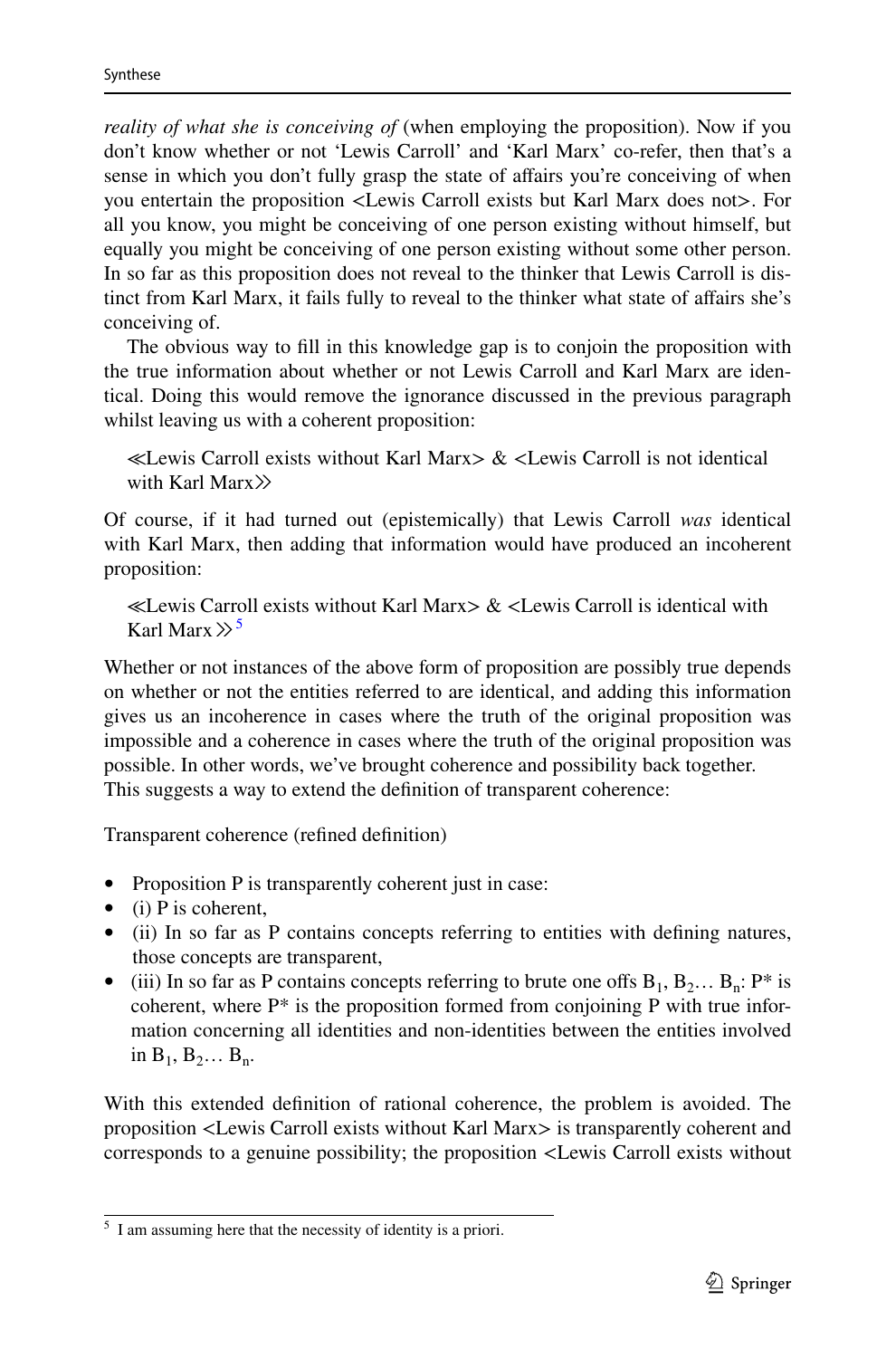Charles Dodgson> is not transparently coherent and does not correspond to a genuine possibility. Exactly the results we wanted.

One might wonder why the *modal* constraints on brute one ofs are confned to facts concerning identity/non-identity. In fact, there may well be further modal constraints given by the essential kinds brute one ofs falls under. If E is essentially a member of the kind *electron*, then E will be an electron in any possible world in which it exists. For E to lack a defning nature is for E's *specifc* identity—its identity over and above the kinds it falls under—to be brute: there is nothing to be grasped about what it is for  $E$  to exist as opposed to some other electron. It follows that the only constraints on E's identity, beyond being an electron, are those given by logic and the necessity of identity. Some may want to analyse brute identity in terms of the possession of an individuating property—a haecceity—or a substratum. Alternately one may simply accept that there are brute facts about identity and nonidentity lacking any deeper underpinning. I need not decide between these options for my purposes here.

#### **2.2 Accommodating Ostrich nominalism**

This modifed defnition of transparent coherence improves on the original by virtue of accommodating a new kind of entity: brute one ofs. However, it still retains an exclusive focus on *entities*, which leads to a further difficulty for the Essentialist Modal Rationalism we are building upon it. Consider the view David Armstrong mockingly dubbed 'Ostrich nominalism', according to which there are no properties but there are irreducible facts about how entities are. For the Ostrich nominalist, there is no such thing as redness but nonetheless roses are red, and there is no such thing as negative charge but nonetheless electrons are negatively charged. We might put the view by saying that whilst there are no such things as *properties*, there are such things as *propertied objects*: red roses, charged electrons, etc.

I have defned transparent concepts as a subset of entity-referring concepts: they are those entity-referring concepts that reveal the nature of the entities they refer to. But if there are no properties, then there are no entity-referring concepts associated with predicates, and hence there are no transparent concepts associated with predicates (given the above defnition of a transparent concept). And, of course, if there are no such things as properties, then we cannot bring in facts about property identity to determine whether a coherent proposition is transparently coherent, as instructed in the third clause of the refned defnition of transparent coherence.

Why is this a problem? Assume Ostrich nominalism is true. It would follow that essentialist modal rationalism would be inconsistent with Kripkean exemptions to Simple Modal Rationalism. Consider the proposition: <The material of the golden broach has atomic number 8>. This proposition is clearly coherent. And for the reasons discussed above, if there are no properties associated with its predicates, then we cannot rule out its transparent coherence with reference to the identity of those properties or how they are conceived of. Hence, it seems we must conclude that this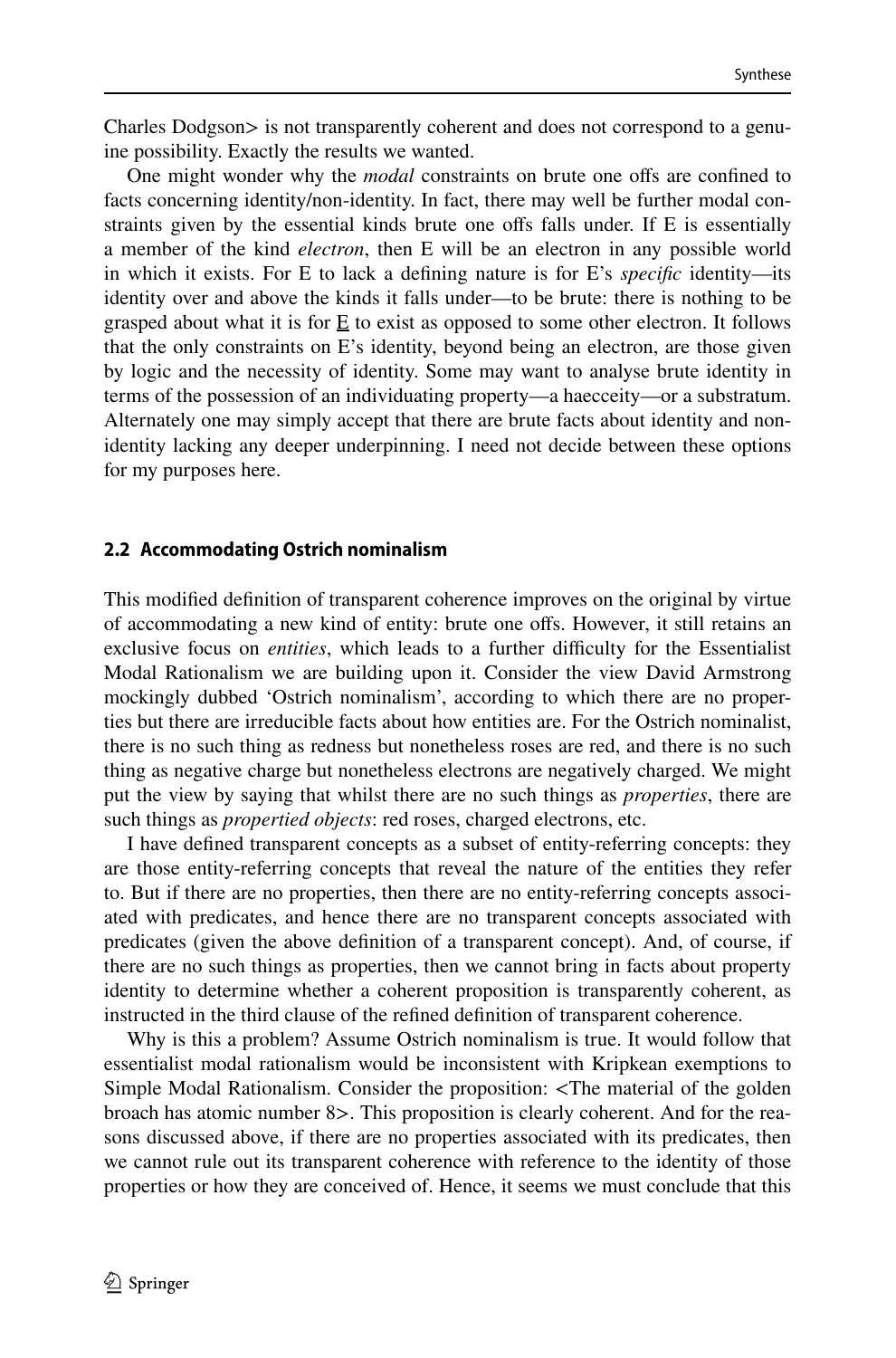proposition is transparently coherent and, assuming the Biconditional Transparency Coherence Principle, that there is a possible world at which it is true.

For those who accept the Kripkean exemptions to Simple Modal Rationalism, this is the wrong result. Strictly speaking, the transparency argument against physicalism would go through—as propositions concerning zombies would end up being transparently coherent for the same reason—but the victory would be won too easily. We cannot rule out psycho-physical empirical identities by ruling out all of the standardly accepted instances of empirical identities, such as  $\langle$ water is H<sub>2</sub>O $>$  and <Gold is the element with atomic number 79>.

Of course, we could just assert that essentialist modal rationalism is committed to the existence of properties, but this would give the view limited application. A better way forward is to fnd a more nuanced defnition of transparent concept such that predicates can express transparent concepts even in the absence of properties. This is what I will try to do in what follows.

I take it that, for the Ostrich nominalist, the predicates of true sentences capture something about reality, just not something that amounts to the presence or absence of entities.<sup>6</sup> Imagine an Ostrich nominalist world W containing only a red, spherical object. If you only know that there is an object in W, then you are partially ignorant about W: you don't know that the object in W is red and round. Your ignorance does not consist in failing to know that certain entities exist: there is only one entity and you know that it exists. Nonetheless, your ignorance concerns the metaphysical reality of W.

In other words, for both the Ostrich nominalist and the property realist, there is something that is known about reality in knowing that a given predicate, say, charge, truly applies to something in the world. For the property realist, knowing what is ascribed by 'charge' will be a matter of knowing the essential nature of charge; for the Ostrich nominalist, it will be a matter of knowing what it is for something to be charged.

We can perhaps get clearer on this with reference to Theodore Sider's notion of *metaphysical truth conditions.* The metaphysical truths conditions of a sentence are the truth-conditions of S in a perfectly natural language, that is to say a language involving only terms that perfectly carve nature at the joints. Metaphysical truth conditions apply to whole sentences, but we can think of a specifc term in terms of its *metaphysical contribution*, that is to say, the contribution it makes to the metaphysical truth conditions of sentences in which it is involved. If 'negatively charged' is a perfectly natural predicate, then its metaphysical contribution can, in part, be given as follows: For any sentence S of the form 'X is charged', S is true iff X is negatively charged.

To know the metaphysical contribution of the predicate 'negatively charged' is know what it is for something to be charged. Distinct predicates can make the same metaphysical contribution; and while some predicates will be a priori associated

<span id="page-7-0"></span><sup>6</sup> This needs to be qualifed. Even for an austere nominalist, the successful application of some predicates will be a matter of the presence of entities, e.g. 'is identical with Kripke'. I am here focusing on those predicates that property realists take to correspond to perfectly natural properties.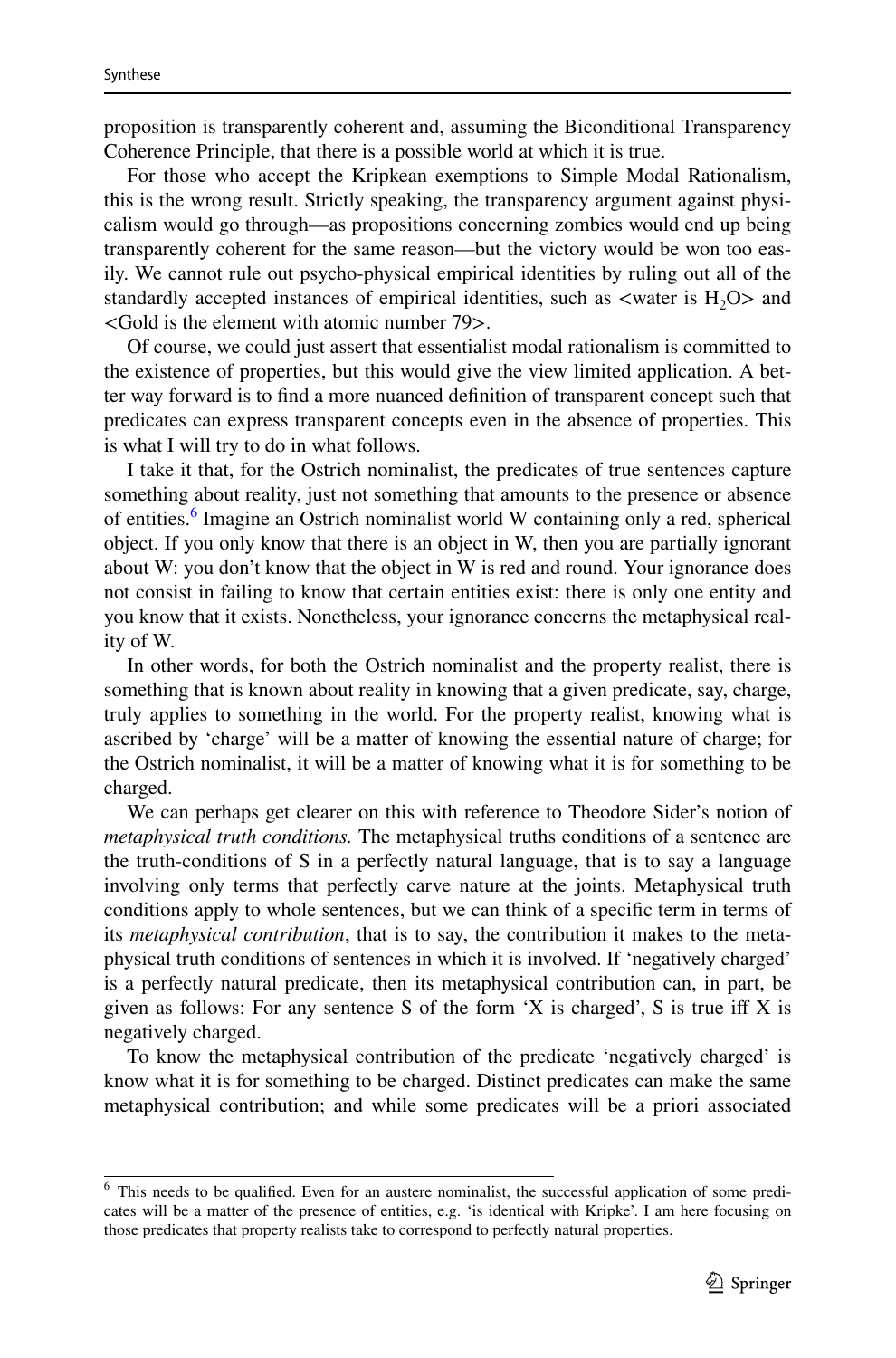with their metaphysical contribution, others will not. Contrast the following two sentences:

- (A) 'The table is spherical'
- (B) 'The table is as David thinks it is', where David actually thinks the table is spherical, and the meaning of the predicate is such that its metaphysical contribution across all possible worlds is determined by how David actually thinks the table is (i.e. it is a non-referential analogue of a rigid designator).

In both cases, the metaphysical contribution of the predicate is the same, but in the former but not the latter case someone who understands the predicate has a priori access to its metaphysical contribution. The person asserting sentence A knows what they are claiming about reality, whereas the person asserting sentence B may not.

In this way, we can give a defnition of transparent concept such that a predicate can express a transparent concept even if it doesn't refer to a property:

• *Transparent Concept (refned defnition)*—A term T expresses a transparent con-cept iff T's metaphysical contribution is a priori accessible.<sup>[7](#page-8-0)</sup>

With the refned defnitions of transparent coherence and transparent concept, and a biconditional version of the Transparency Coherence Principle, we now have the resources in place to give a robust and highly fexible account of modal knowledge in terms of knowledge of coherence.

I argued in *Consciousness and Fundamental Reality* that an essentialist account of modal rationalism is to be preferred over Chalmers' [\(2009](#page-9-3)) two-dimensional account of modal rationalism, as the former avoids the contentious meta-semantic assumptions embedded in the two-dimensional framework. I suppose some philosophers may prefer Chalmers' semantic commitments to the commitments to essence and perfect naturalness employed in my framework.<sup>[8](#page-8-1)</sup> I am persuaded on independent grounds that these latter commitments are indispensable but will not repeat these arguments here. For now, I leave it to others to decide which of these foundational commitments they find more palatable.<sup>9</sup>

<span id="page-8-0"></span><sup>7</sup> The corresponding defnition of an opaque concept: A terms T expresses a transparent concept if T's metaphysical contribution is not a priori accessible.

<span id="page-8-1"></span><sup>&</sup>lt;sup>8</sup> One might wonder why we need to bring in a Siderian commitment to perfect naturalness in order to capture the idea that a predicate 'F' might be a priori associated with what it is for something to be F. The problem is that, so long as we are talking loosely, an austere nominalist must surely allow that there is a property of Fness, and likewise the property realist must allow talk of 'what it is for an object to be F'. What I want talk of 'metaphysical truth-conditions' and 'metaphysical contribution' to hone in on is the most fundamental relationship between representation and reality, relative to various metaphysical theses. It is this that is revealed by a transparent concept, in the case of that concept. If austere nominalism is true, then, at the most basic level, 'X is F' is true because  $X$  is F; whereas, if property realism is true, then, at the most basic level, 'X is F' is true because X instantiates Fness. Perhaps there are other ways to capture this kind of priority than investing in perfect naturalness, but it seems to me that something like this commitment is required.

<span id="page-8-2"></span><sup>9</sup> I am grateful to two anonymous reviewers and for advice from the editor of this issue, Antonella Mallozzi.